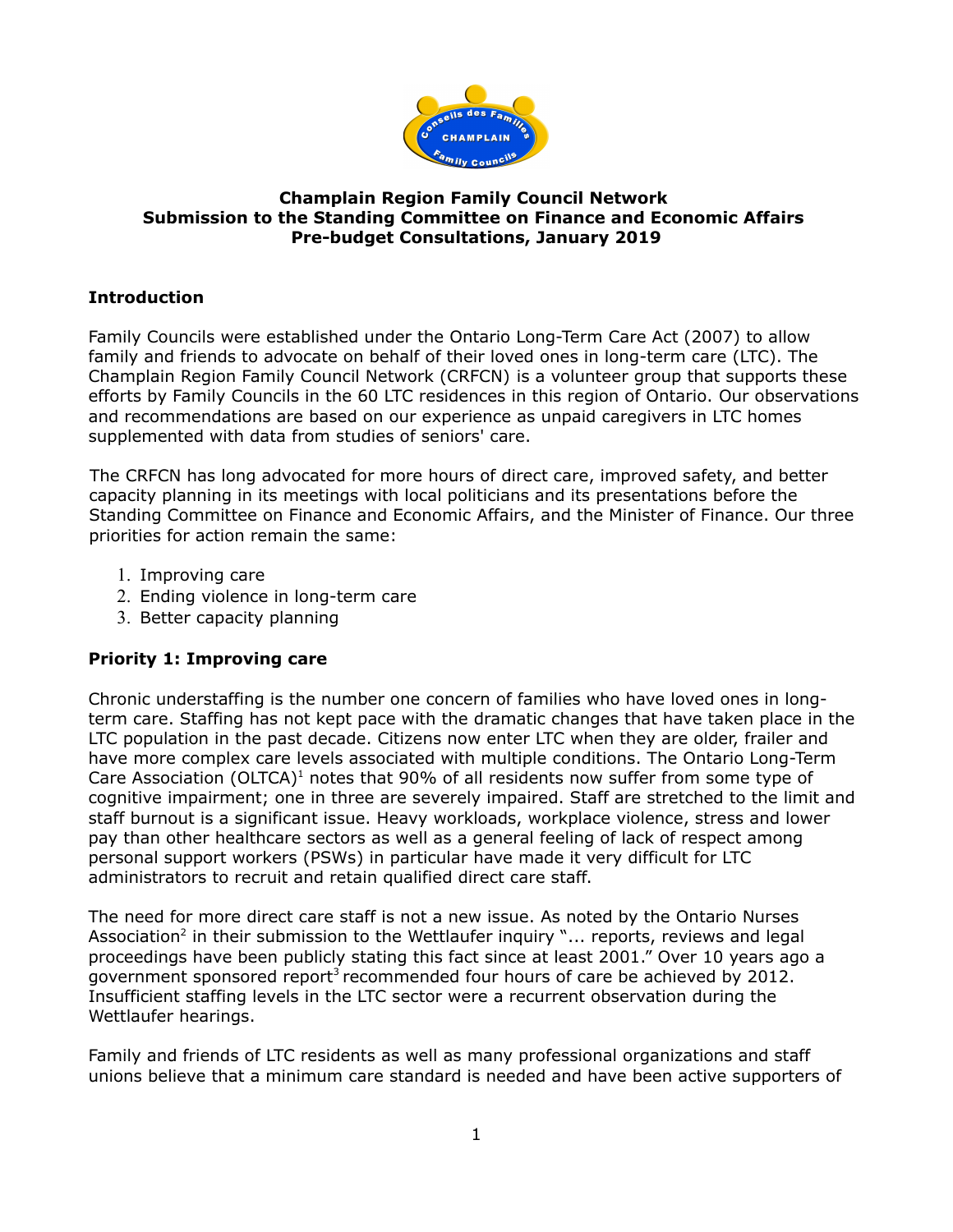the Time to Care Act. This private member's bill asks for a legislated minimum care standard of four hours of direct care per resident per day, averaged across all residents. The Bill passed second reading in the Ontario Legislature on November 2, 2017 with unanimous support from all parties and was re-introduced after the June 2018 election. To date, over 70,000 signatures have been recorded in the Legislature in support of this minimum standard.

Increasing the hours of care for our frail elderly in LTC must be a priority for this government. Moving quickly to four hours of care will have immediate results: improved health outcomes, reduced levels of stress and burnout in frontline workers, and fewer incidents of abuse and violence in LTC homes.

Coupled with the rising resident care needs noted above, increasingly complex and demanding government reporting requirements are taking a toll on the quality of care. It is said that Ontario has one of the most highly regulated LTC sectors in Canada. OLTCA notes that: "Direct care staff in long-term care homes now spend hours per day completing mandatory documentation requirements at the expense of providing more direct care to residents." While important, monitoring and accountability must not be accomplished at the expense of resident care.

#### **Recommendations:**

- 1. Legislate a minimum care standard of four hours of nursing care and personal support services per resident per day averaged across all residents.
- 2. Regularly review and adjust minimum care hours to reflect changing acuity levels in the LTC population.
- 3. Make public reporting of staffing levels at each Ontario LTC home mandatory to ensure accountability across the province.
- 4. Mandate the Ministry of Health and Long-Term Care (MOHLTC) to work with stakeholders such as AdvantAge Ontario, OLTCA, and Health Quality Ontario (HQO) to identify ways to reduce the burden of reporting so that more LTC resources can be committed to direct resident care.
- 5. Develop a human resources plan for the LTC sector to ensure that there is a sufficient supply of well-trained personnel to meet the current and anticipated demand for LTC staff.
- 6. Establish consistent standards for PSW education and on-the-job development to ensure that PSWs have the skills needed to provide quality care.

### **Priority 2: End violence in long-term care**

We are increasingly concerned that LTC residents and staff are at risk due to an increase in aggressive behaviours in homes across the province. Violence, abuse and neglect are now daily occurrences in Ontario's homes.

Much of this aggression results from the significant percentage of residents who suffer from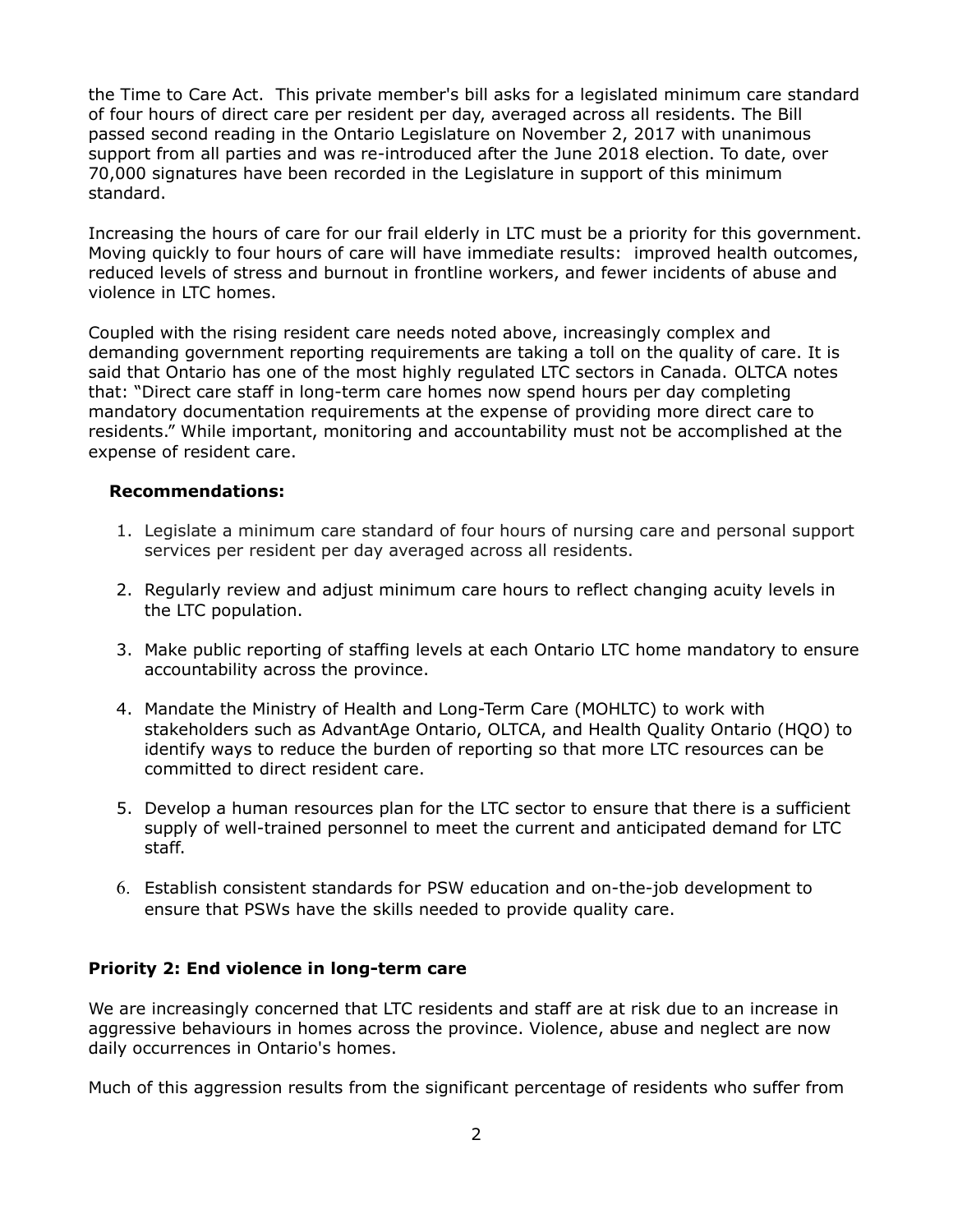dementia. During its investigation of 13 homicide deaths in LTC in 2013-14, the Geriatric and Long-Term Care Review Committee of the Ontario Coroner's Office noted that "[the] issue of resident-on-resident violence in LTC homes is an urgent and persistent issue." <sup>4</sup>

Although recent Ontario budgets have included additional funding for the Behavioural Supports Ontario (BSO) program, including the approval of a 20 bed unit at the Perley and Rideau Veteran's Health Centre in Ottawa, we believe there needs to be further investment in this program to reduce the potential for violence within these vulnerable populations.

#### **Recommendations:**

- 1. Ensure that each LTC home has an on-site Behavioural Support team. Currently they exist in only half of the 630 homes in Ontario.
- 2. Ensure that there is specialized training for PSWs and nurses to address the needs of residents with dementia that can lead to aggressive behaviours. Funding should be provided to back-fill personnel so that direct care hours are not reduced during training.
- 3. Implement the recommendation of the Geriatric and Long-Term Care Review Committee of the Ontario Coroner's Office in their 2015 report, that MOHLTC "immediately convene a widely representative, multi-stakeholder expert panel to develop a concrete plan to address resident-to-resident violence in long-term care homes."

#### **Priority 3: Better capacity building**

There are now nearly 33,000 individuals in Ontario waiting for a LTC placement, a growth of over 10,000 individuals in just three short years. According to AdvantAge Ontario<sup>5</sup>, this number could reach 48,000 in another three years. It is not uncommon for frail seniors with complex care needs to wait years for an LTC bed, stretching families and home support systems to the breaking point. Caregiver stress and burnout have become a pressing societal issue.

We are pleased that the government has recognized the importance of long-term care in helping to alleviate "hallway medicine" in Ontario. The commitment to build 30,000 new beds in 10 years will help reduce the number of elderly waiting in crowded hospitals for a LTC bed. It is encouraging that 6,000 of the 30,000 new beds have already been announced. We look forward to the early release of specifics regarding the fulfilment of this commitment.

We hope that planning for these new beds will take into account community needs (cultural diversity, location, mix of beds) as well as those of under-served communities such as LGBTQ and indigenous populations. Construction of new beds should also consider the mix of forprofit versus non-profit beds. Ontario currently has the highest percentage of for-profit LTC beds in the country, despite the preamble to the Ontario *Long-Term Care Homes Act* (2007), which states: "The people of Ontario and their Government...are committed to the promotion of the delivery of long-term care home services by not-for-profit organizations".<sup>6</sup> Research has demonstrated poorer health outcomes in for-profit homes. A study published in 2015<sup>7</sup> concluded that for-profit residences in Ontario have significantly higher rates of both mortality and hospital admissions. Wait list data show a clear preference for non-profit beds;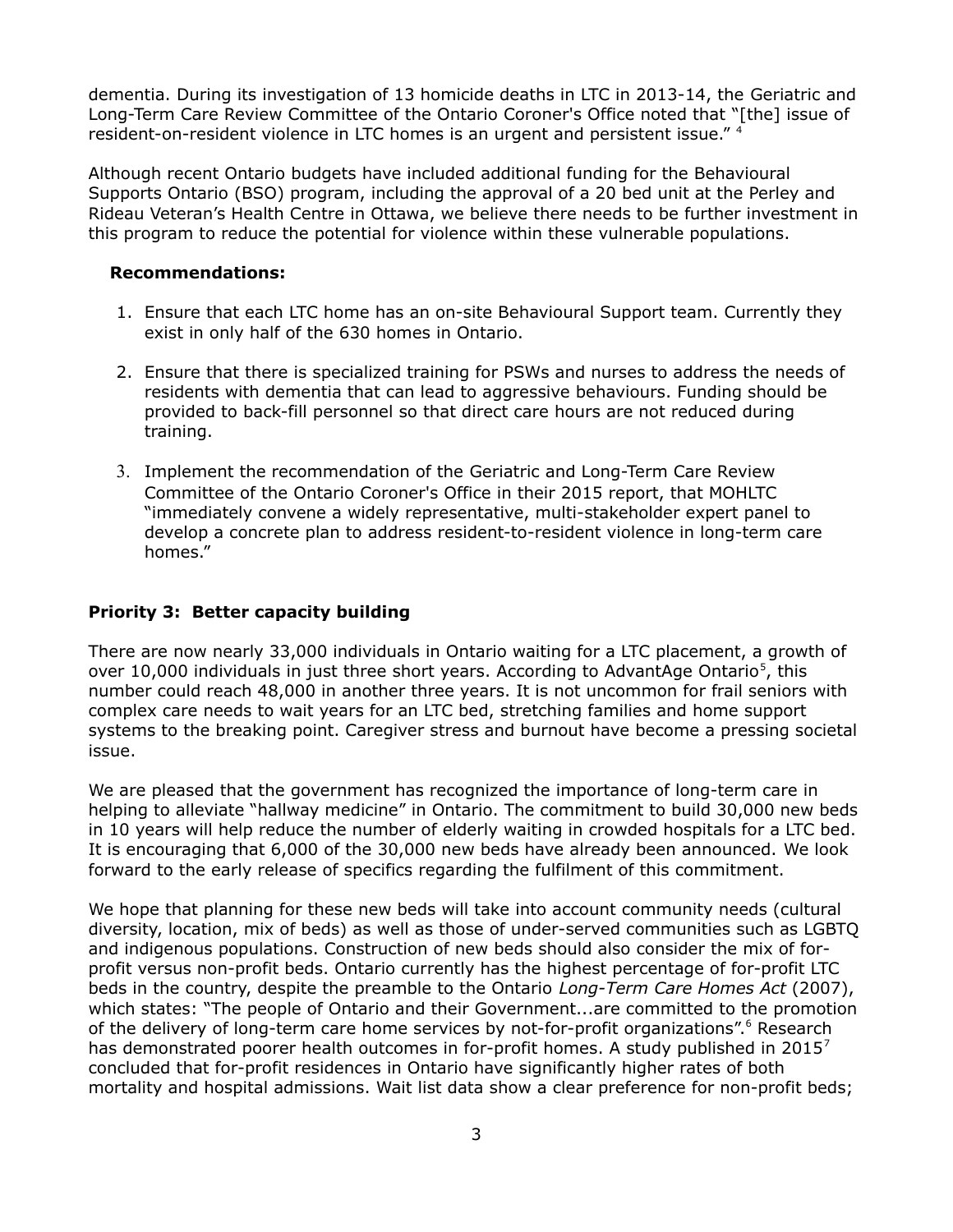67% of individuals waiting for an LTC placement designate a non-profit home as their first choice.

It must be recognized, however, that the new beds only addresses the current waitlist; more beds will be needed as the number on seniors over 80 soars. A Conference Board of Canada $^8$ estimates that the demand for long-term care in Canada will increase by 199,000 beds by 2035 but that the cost of building and operating the facilities will be a significant contributor to the economy. A significant proportion of those 199,000 beds will be needed in Ontario.

We are also concerned about the lack of progress in modernizing or rebuilding the approximately 30,000 beds that are located in homes that do not meet today's safety and design standards. Until these homes are rebuilt, many frail elderly must live in three and four-bed rooms sharing a single bathroom, with only a curtain between the beds to provide privacy. We are worried that some licenses will expire in 2025 because the homes may opt to close rather than redevelop. Both associations representing LTC homes in Ontario have made several recommendations related to expediting LTC renewal by reducing red tape and centralizing approval. We support AdvantAge Ontario and OLTCA in these recommendations.

We hope that the planned development of 30,000 new beds in the next decade and the redevelopment of another 30,000 beds will be an opportunity to look at the design of LTC homes. Can they be made less institutional and more home-like? Is the standard of the 32 bed "home" the best configuration for residents? Are current LTC physical spaces the best configuration for residents with dementia? Can we transform care by implementing more person-centred models such as the Butterfly, Green House or Eden Alternative. Should LTC homes be co-located next to seniors' or community centres, or close to childrens' day care centres.

#### **Recommendations:**

- 1. Initiate capacity planning to ensure that there are sufficient beds in Ontario to meet the demand for an aging population. Planning for new beds must take into account community needs (cultural diversity, location, mix of beds) as well as those of underserved communities such as LGBTQ and indigenous populations.
- 2. Ensure that the proportion of beds in the non-profit sector at least remains the same or, preferably, improves in relation to for-profit accommodation.
- 3. Work with OLTCA and AdvantAge Ontario to identify and remove barriers to expedite the redevelopment and renewal of the 30,000 beds that do not meet current design and safety standards.
- 4. Incorporate innovative approaches to providing LTC into the planning and/or redevelopment of homes in order to create more home-like, person-centre environments responsive to the needs of our frail elderly.
- 5. Ensure that the plans for implementation of the Provincial Dementia Strategy include strategies for LTC.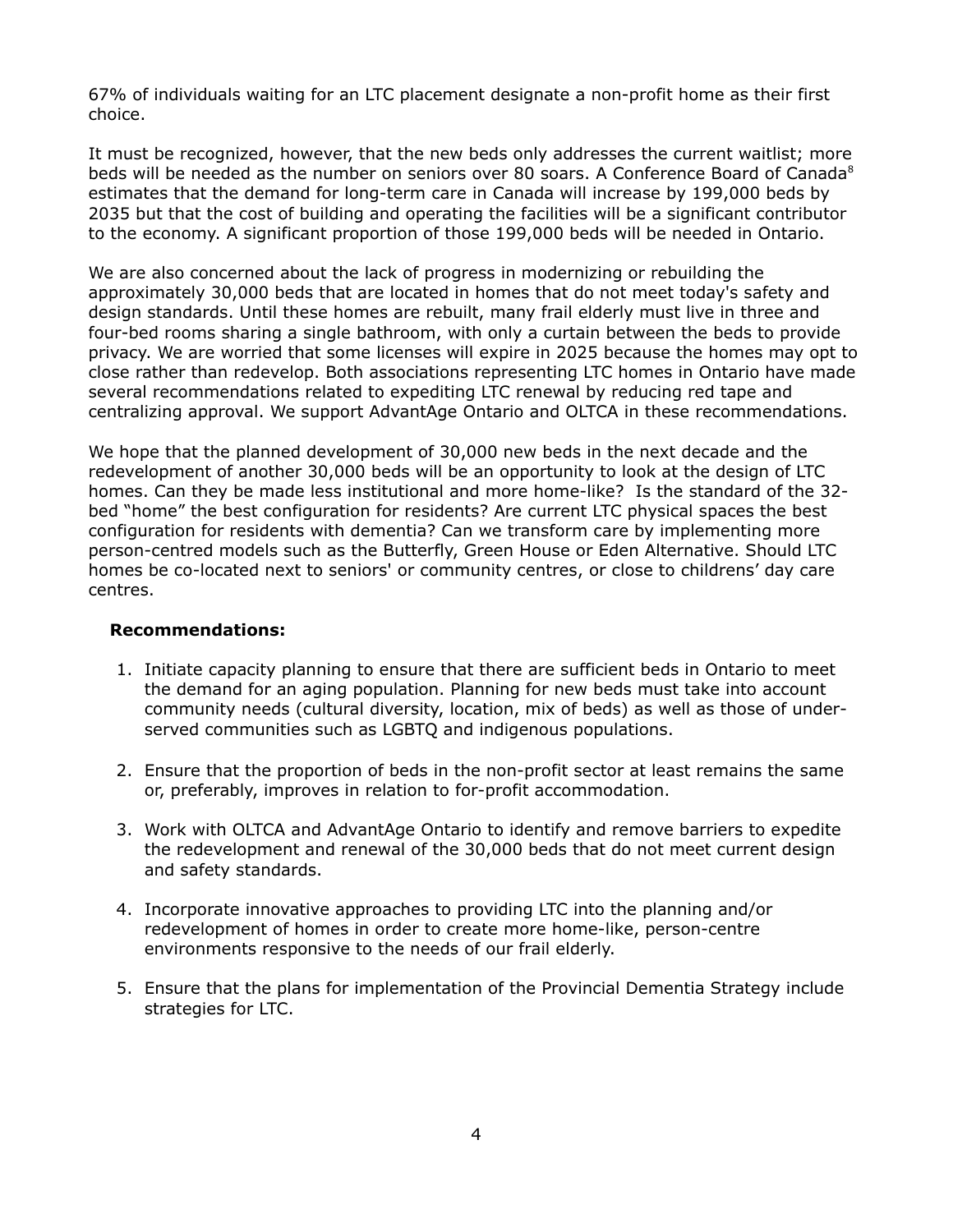# **Conclusion**

The systemic neglect experienced by the LTC sector over the last 15 years must end. Urgent action is needed to address the issues identified in this submission and those from other LTC stakeholders. Ontario now has an opportunity to greatly improve the lives of the 78,000 residents in LTC through investing in improved care and the construction of much needed beds. Ontario seniors' and their families need to know that when a resident enters LTC they will spend their remaining days in dignity - receiving quality care in well-designed, safe, comfortable homes.

It is our sincere hope that under this new government we will see collaboration, innovation and leadership and a commitment to transform LTC from an institutional model to a personcentred, compassionate model of care. All we want is the best possible care for our loved ones.

On behalf of the Champlain Region Family Council Network, I would like to thank you for the opportunity to present our concerns.

Respectfully submitted by:

Advocacy Committee, Champlain Region Family Council Network Contact: Grace Welch, Chair Email: [crfcnadvocacy@gmail.com](mailto:crfcnadvocacy@gmail.com) Tel: 613-697-4695 Website: champlainfamilycouncils.ca